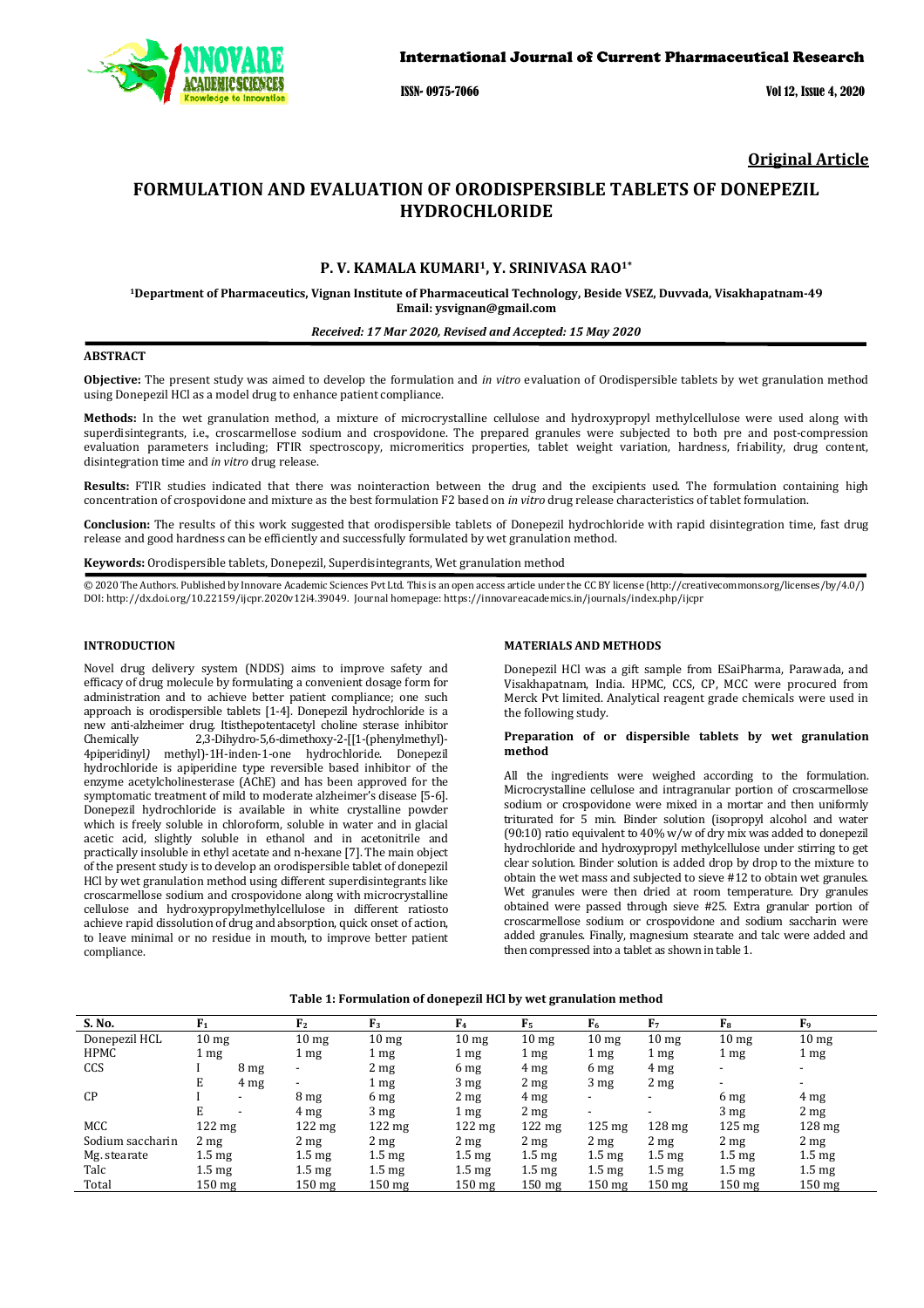### **Precompression studies**

## **Fourier transform infrared spectroscopy (FT-IR)**

The interaction between the drug and polymer was studied by FT-IR. To produce a stable product, the drug and polymer must be compatible with one another. Drug and polymer interactions were studied by using FT-IR (Shimadzu, Japan model–8400S) as per the method. IR spectral analysis of pure donepezil hydrochloride, croscarmellose sodium, crospovidone, sodium saccharin, microcrystalline cellulose was carried out. No change in peaks of mixture compared to pure drug indicates the absence of interactions.

#### **Angle of repose**

The angle of repose of the powder blend was determined by employing funnel method. Powder blend which was accurately weighed was taken in funnel and was allowed to flow through the funnel freely onto the surface. Angle of repose was calculated by measuring the diameter of the powder cone and three successive determinations were performed.

### **Bulk density**

Weighed quantity of 2 g powder was introduced into a measuring cylinder. After determination of initial volume, the cylinder was allowed to fall under its own weight onto a hard surface from the height of 2.5 cm at 2 sec intervals and the tapping was continued until no further change in volume was noted. LBD and TBD were calculated. The determination was carried out in triplicate [8].

### **Compressibility index and hausner ratio**

The compressibility index and hausner Ratio of the powder blend for each powder blend. Three determinations were done for each formula [9].

### **Post compression studies**

# **Uniformity of weight**

Individually twenty tablets were selected at random and weighed accurately. The average weight of individual tablets was compared for the determination of weight variation.

#### **Hardness**

The tablet hardness is the force required to break a tablet in a diametric compression force. In this Monsanto hardness tester was used for applies force to the tablet diametrically.

### **Friability**

The friability (F) was measured using Roche friabilator (ERWEKA, Germany) and the test was performed for 20 tablets. Tablets were reweighed after removal of fines (dedusted) and the percentage of weight loss was calculated. Friability below 1% was considered acceptable [10].

#### **Content uniformity**

Donepezil HCl powder of 5 mg was extracted into methanol and filtered and the drug content was determined by measuring the UV-Visible spectrophotometer [11] absorbance at 230 nm after appropriate dilution with methanol.

# **Wetting time**

A piece of double-folded tissue paper was placed in a Petri plate having an internal diameter 6.5 cm and containing 6 ml of water and the preweighed tablet was placed and the complete wetting time of the tablet was measured in seconds. The wetted tablet was then weighed.

### *In vitro* **disintegration time**

Disintegration test of the prepared tabletswas carried out at (37±2) °C in 900 ml of distilled water using a disintegration test apparatus. Disintegration time of six individual tablets were recorded and carried out at (37±2) °C in 900 ml of distilled water [12].

### *In vitro* **dissolution study**

Dissolution studies of donepezil HCl orodispersible tablets was studied in USP XXIII Type-II dissolution apparatus (Electrolab, Model-TDT 06N) employing a paddle stirrer at 50 rpm using 900 ml of pH 6.8 phosphate buffer at 37±0.5 °C as dissolution medium and measured the absorbance at 230 nm against blank by UV-Visible spectrophotometer [11].

### **RESULTS AND DISCUSSION**

# **FTIR studies**

From the FT-IR spectra, the interference was verified and found that donepezil hydrochloride did not interfere with the excipients used. In comparison with the pure donepezil hydrochloride, the absorption peak of the spectra showed no shift and no disappearance of characteristics peaks suggested that there is no interaction between the drug and other additives. No degradation of donepezil hydrochloride molecule was observed during its formulation development; hence the drug excipient combinations used in the formulation development were compatible as shown in fig. 1 and 2.



**Fig. 1: FTIR spectrum of donepezil hydrochloride**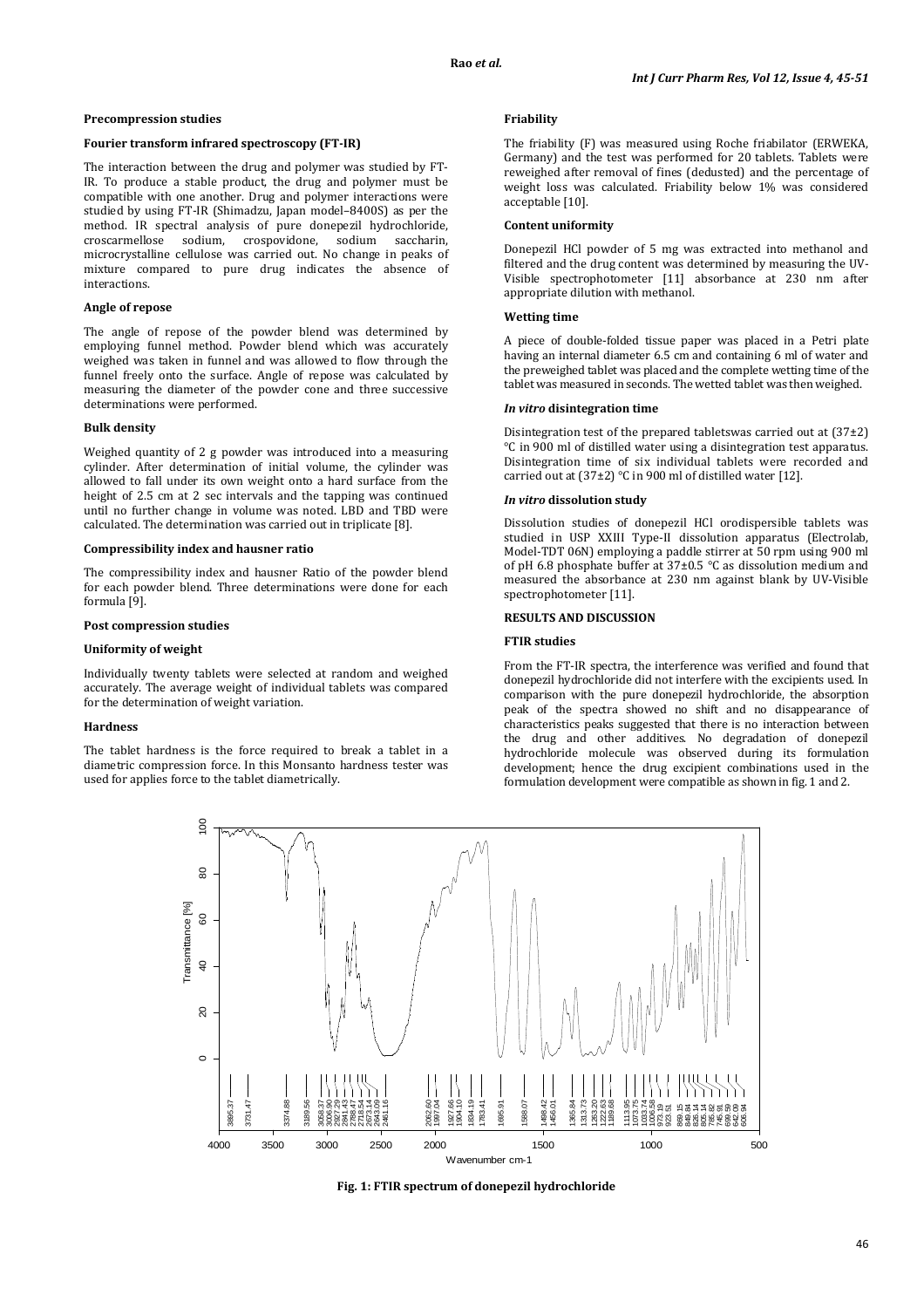

**Fig. 2: FTIR spectrum of donepezil hydrochloride+excipients** 

| <b>Formulation</b> | <b>Loose bulk density</b><br>(g/ml) | <b>Tapped bulk density</b><br>(g/ml) | Angle of repose<br>(0) | Carr's index      | Hausner's ratio  |
|--------------------|-------------------------------------|--------------------------------------|------------------------|-------------------|------------------|
| FI                 | $0.572 \pm 0.025$                   | $0.652 \pm 0.032$                    | $24.15 \pm 0.025$      | $14.30 \pm 0.023$ | $1.18 \pm 0.024$ |
| F <sub>2</sub>     | $0.589 \pm 0.023$                   | $0.663\pm0.036$                      | $24.75 \pm 0.024$      | $14.23 \pm 0.024$ | $1.17 \pm 0.034$ |
| F <sub>3</sub>     | $0.698 \pm 0.025$                   | $0.723 \pm 0.042$                    | $25.67 \pm 0.024$      | $14.50 \pm 0.025$ | $1.15 \pm 0.034$ |
| F4                 | $0.584 \pm 0.035$                   | $0.661 \pm 0.032$                    | $24.35 \pm 0.026$      | $12.60 \pm 0.024$ | $1.12 \pm 0.035$ |
| F <sub>5</sub>     | $0.598 \pm 0.026$                   | $0.698 \pm 0.041$                    | $24.68 \pm 0.024$      | $12.75 \pm 0.026$ | $1.13 \pm 0.034$ |
| F6                 | $0.628 \pm 0.027$                   | $0.735 \pm 0.034$                    | $25.96 \pm 0.026$      | $13.27 \pm 0.024$ | $1.15 \pm 0.034$ |
| F7                 | $0.647 \pm 0.028$                   | $0.715 \pm 0.034$                    | $25.12 \pm 0.027$      | $13.20 \pm 0.034$ | $1.16 \pm 0.034$ |
| F <sub>8</sub>     | $0.688 \pm 0.025$                   | $0.759 \pm 0.031$                    | $27.75 \pm 0.028$      | $14.40 \pm 0.045$ | $1.18 \pm 0.035$ |
| F <sub>9</sub>     | $0.737 \pm 0.35$                    | $0.788 \pm 0.035$                    | 28.68±0.024            | $14.25 \pm 0.023$ | $1.19 \pm 0.035$ |

# **Precompression studies**

**Angle of repose (θ):** All formulation showed angle of repose within 28 ° which indicates excellent flow of powder mixture as shown in table 2.

# **Bulk density**

Loose bulk density and tapped bulk density for all formulations varied from  $0.572$  gm/cm<sup>2</sup> to  $0.737$  gm/cm<sup>2</sup> and  $0.652$  gm/cm<sup>2</sup> to 0.788 gm/cm<sup>2</sup>respectively. The values were within acceptable range with minimum difference found between loose bulk density and tapped bulk density.

# **Compressibility index**

Compressibility of all formulations lies within the range of 12.60 to 14.40, which showed good compressibility.

### **Post compression studies**

### **Uniformity of weight**

The average weight of the formulation was 150 mg. All the tablets passed weight variation testas the % weight variation was within the Pharmacopoeial limits of±10%. The weights of all the tablets were found to be uniform.

# **Hardness test**

Hardness test was performed by Monsanto tester. It was found to be within 2.9 kg/cm<sup>2</sup>to 4.9 kg/cm<sup>2</sup>. The lower standard deviations values indicated that the hardness of all the formulations was almost uniform and possess good mechanical strength. Superdisintegarnts like croscarmellose sodium and crospovidone were added for fast disintegration in the saliva as shown in table 3.

### **Table 3: Post compression studies**

| <b>Formulations</b> | Uniformity of weight $(mg)^*$ | <b>Hardness</b> | Friability      | Wetting time | Drug content      | Disintegration time (sec) |
|---------------------|-------------------------------|-----------------|-----------------|--------------|-------------------|---------------------------|
|                     |                               | $(kg/cm2)*$     | $(%)^*$         | (sec)        |                   |                           |
| F1                  | $150.12 \pm 0.24$             | $4.2 \pm 0.2$   | $0.03 \pm 0.13$ | $27 \pm 0.9$ | $97.21 \pm 3.86$  | 19±3.86                   |
| F <sub>2</sub>      | $149.47 \pm 0.3$              | $3.9 \pm 0.3$   | $0.04 \pm 0.21$ | $26 \pm 0.5$ | $99.08 \pm 3.12$  | $14\pm3.12$               |
| F <sub>3</sub>      | $149.9 \pm 0.3$               | $3 + 0.3$       | $0.2 \pm 0.35$  | $22 \pm 0.5$ | $97.45 \pm 2.88$  | $16+2.88$                 |
| F4                  | 150.28±0.47                   | $2.6 \pm 0.4$   | $0.34 \pm 0.34$ | $24 \pm 0.2$ | $99.35 \pm 2.54$  | $38\pm2.54$               |
| F <sub>5</sub>      | 149.89±0.38                   | $3.0 \pm 0.3$   | $0.05 \pm 0.21$ | $21 \pm 0.3$ | 98.614±3.12       | $26 \pm 3.12$             |
| F6                  | 150.34±0.52                   | $2.9 \pm 0.1$   | $0.57 \pm 0.31$ | $29 \pm 0.4$ | $101.45 \pm 2.64$ | $48\pm2.64$               |
| F7                  | $150.+199$                    | $3.3 \pm 0.4$   | $0.37 \pm 0.24$ | $28 + 0.5$   | 98.317±3.15       | 59±3.15                   |
| F <sub>8</sub>      | $150\pm0.30$                  | $3.4 \pm 0.2$   | $0.36 \pm 0.25$ | $22 \pm 0.4$ | 99.478±2.14       | $32\pm2.14$               |
| F <sub>9</sub>      | $150.01 \pm 0.26$             | $2.6 \pm 0.3$   | $0.23 \pm 0.31$ | $27 \pm 0.1$ | $99.57 \pm 1.95$  | $44 \pm 1.95$             |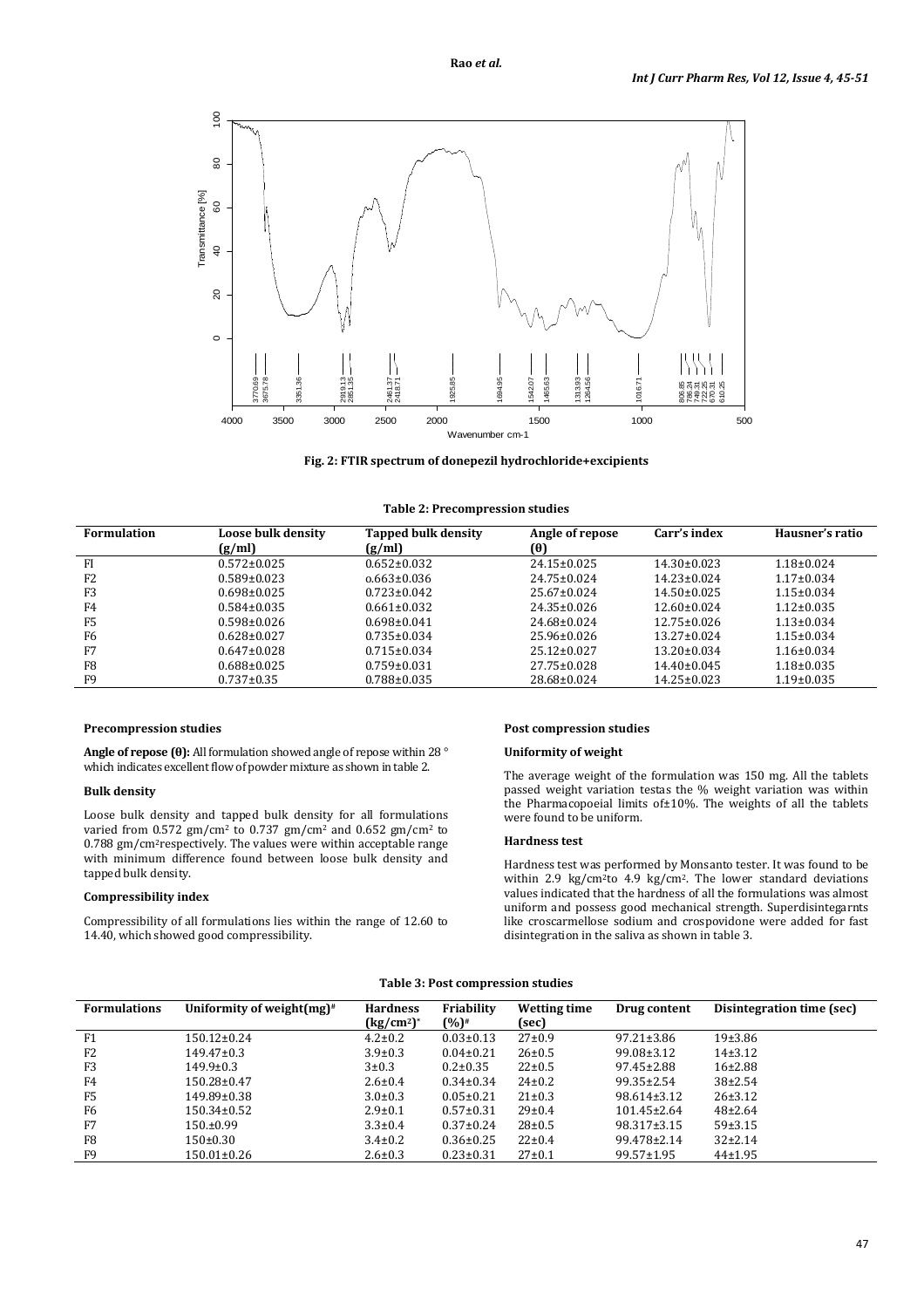# **Friability**

All formulations possess good mechanical strength as the values were found well within the approved range (<1%).

# **Content uniformity**

The mean value and standard deviation of all the formulations were calculated. The drug content of the tablets was found between 97.21±3.86 mg to 99.08±3.12 mg to 99.35±2.54 mg to 101.45±2.64 mg. The results indicated that, in all the formulations, the drug content was uniform. The percentage drug released by each tablet in the *in vitro* release studies were based on the mean content of the drug present in the respective tablet.

# **Wetting time:**

Wetting time of the tablet containing Croscarmellose sodium and crospovidone was 27 seconds. Wetting time of the tablet containing crospovidine was 20 sec. The disintegration time of the formulation in the oral cavity increases with an increase in the wetting time. To shorten the disintegrations time in the oral cavity, the addition of the disintegrant having a property of quick water uptake in the formulation would be preferable. It was considered that the rapid disintegration would be due to its wettability. All superdisintegrants have high water absorption capacity and wicking property, which leads to faster swelling of the disintegrants. The Tablet containing croscarmellose sodium significantly swelled and loosed on shape. Observed results suggested that the disintegrants added to tablet formulation might cause the penetration of water in the tablet, and the penetration rate of water would be altered. This parameter also duplicates disintegrant ion time in oral cavity as tablet is kept motionless on tongue: hence the correlation between wetting time and disintegration time in oral cavity can also be made.

# *In vitro* **disintegration time**

The internal structure of tablets such as pore size distribution, water penetration in to tablets and swelling of disintegration substance suggested mechanism of disintegration. All the formulations showed disintegration time less than 30 seconds. Disintegration time, which is affected by the hardness of the tablet, is related to the nature of the disintegrant agent that allows the tablet to break up in to smaller fragments upon contact with physiological fluid. The content of the superdisintegrant agent ranges between 1% to 6% w/w. This parameter appears to be the main factor responsible for the difference in the disintegrating time.

## *In vitro* **dissolution studies**

All the nine formulations were subjected for *in vitro* dissolution studies using tablet dissolution test Lab India D S8000. The samples were withdrawn at different time intervals and analyzed at 230 nm. Cumulative drug release and cumulative % drug retained were calculated.

### **Percentage drug release of formulations**

The cumulative drug release of donepezil hydrochloride released as a function of time (t) following zero-order for formulations F1, F2, F3, F4, F5, and F6, F7, F8, F9. The log % drug undissolved Vs time (min) for formulations F1, F2, F3, F4,F5 and F6, F7,F8, F9 followed first-order kinetics. Donepezil hydrochloride orodisintegrating formulations F2, F8, F9 was found to be 99±2.89, 99±0.96, 99±2.14 release and for F1, F6 and F7 formulations 99±2.6, 99±3.08 and 99±0.97 and F3, F4,F5 formulations was found to release 99±3.08, 98±1.65, 99±1.6 of donepezil hydrochloride respectively at end of 20 min in table 4. In all formulations, the drug release was nearly 100 % within 20 min. Orodisintegrating tablets are designed to disaggregate in the oral cavity and release the active agent to dissolve remarkably fast in the saliva. The release of the drug from all the formulations containing the crospovidone as superdisintegrant was found to be 4.8% after 5 min as shown in fig. 3 to fig. 8 The association with microcrystalline cellulose promotes the release, with respect to pure drug despite the favorable pH of the dissolution medium and also could limit the contact of the drug with mouth mucosa, besides preventing dumping as a possible side effect. The presence of the superdisintegrants CCS and CP in the formulations F2, F3 produced tablets that dissolved fastly. It was in fact, reported that a close association between a drug and superdisintegrants enables the formation of a state suitable to improve the dissolution rate in the present case.

# **Table 4: Drug release (%) of formulations**

| Time (min) | Percentage drug released (x+sd) |               |             |               |               |              |               |               |               |
|------------|---------------------------------|---------------|-------------|---------------|---------------|--------------|---------------|---------------|---------------|
|            |                                 | F2            | F3          | F4            | F5            | F6           | F7            | F8            | F9            |
|            |                                 |               |             |               |               |              |               |               |               |
|            | 48±3.4                          | $57 + 4.52$   | $52\pm3.65$ | 40±3.67       | $47+1.35$     | $28 \pm 0.9$ | $24\pm 2.4$   | $33 \pm 0.96$ | $26 \pm 0.96$ |
|            | $88+2.4$                        | $94\pm2.85$   | $89+2.43$   | 79±2.44       | $88 \pm 2.35$ | $60+1.65$    | $52+3.1$      | $68+1.65$     | $61 \pm 1.25$ |
| 10         | $96 \pm 2.8$                    | $99\pm2.84$   | 96±3.62     | 89±2.14       | $96 \pm 2.51$ | 80±2.43      | $76 + 1.6$    | $88 + 1.44$   | $86 \pm 2.45$ |
| 15         | $98+2.5$                        | 99±1.89       | 99±1.60     | $98 \pm 0.96$ | $98 \pm 1.65$ | 96±1.60      | $92 \pm 0.96$ | $99\pm2.14$   | $96 \pm 2.14$ |
| 20         | $98 + 5$                        | $99 \pm 2.84$ | 99±3.08     | 98±1.65       | 99±1.6        | 99±3.80      | $98 \pm 0.97$ | $99 \pm 0.96$ | $99 \pm 2.14$ |



**Fig. 3: Dissolution profile for F2, F8, and F9**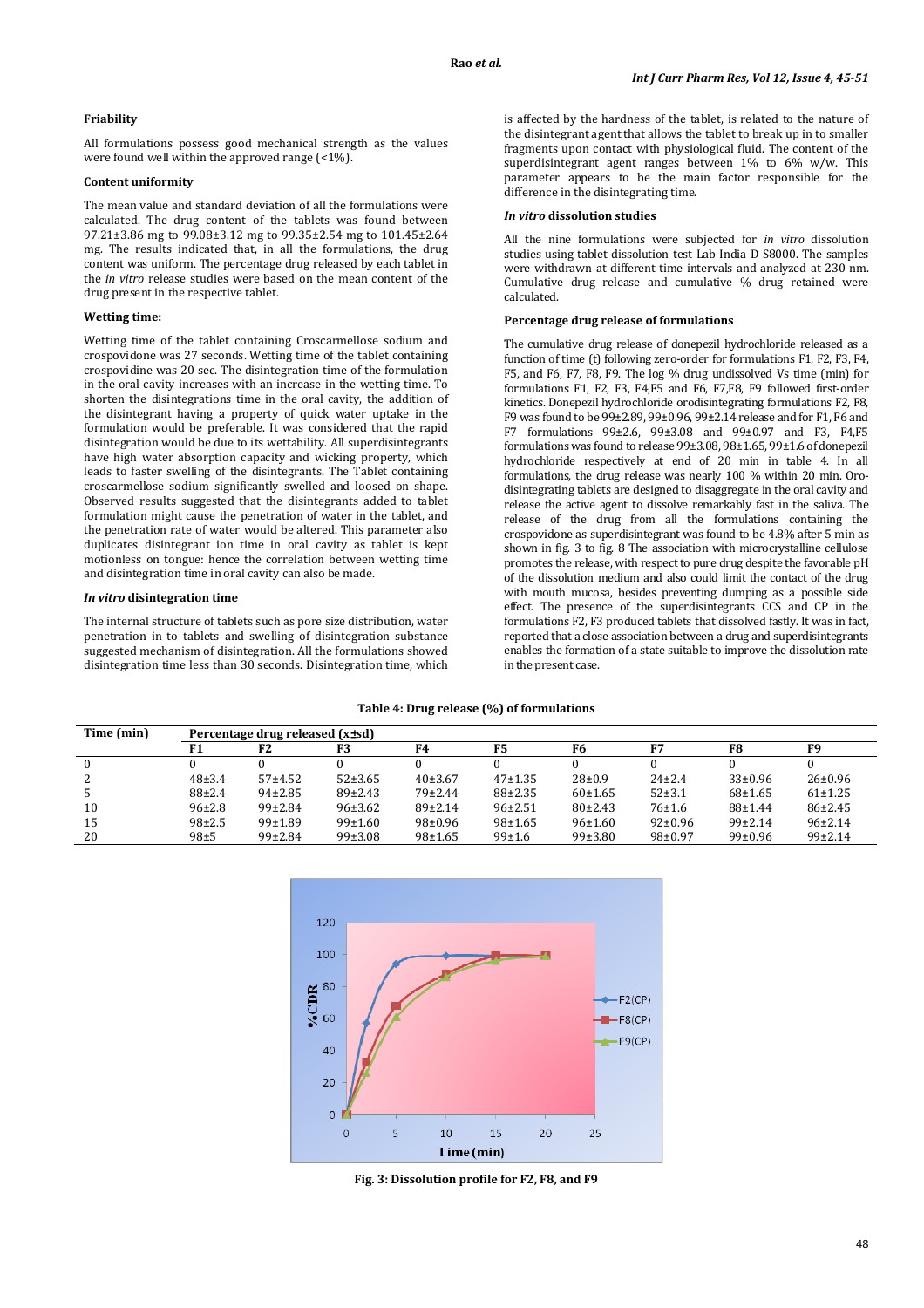

**Fig. 4: Dissolution profile for F1, F6, and F7** 



**Fig. 5: Dissolution profile for F3, F4, F5 (CCS=CP)** 



**Fig. 6: Dissolution profile for F1 and F2 (CCS=CP 12 mg)**



**Fig. 7: Dissolution profile for F6, F8 (9 mg) formulation**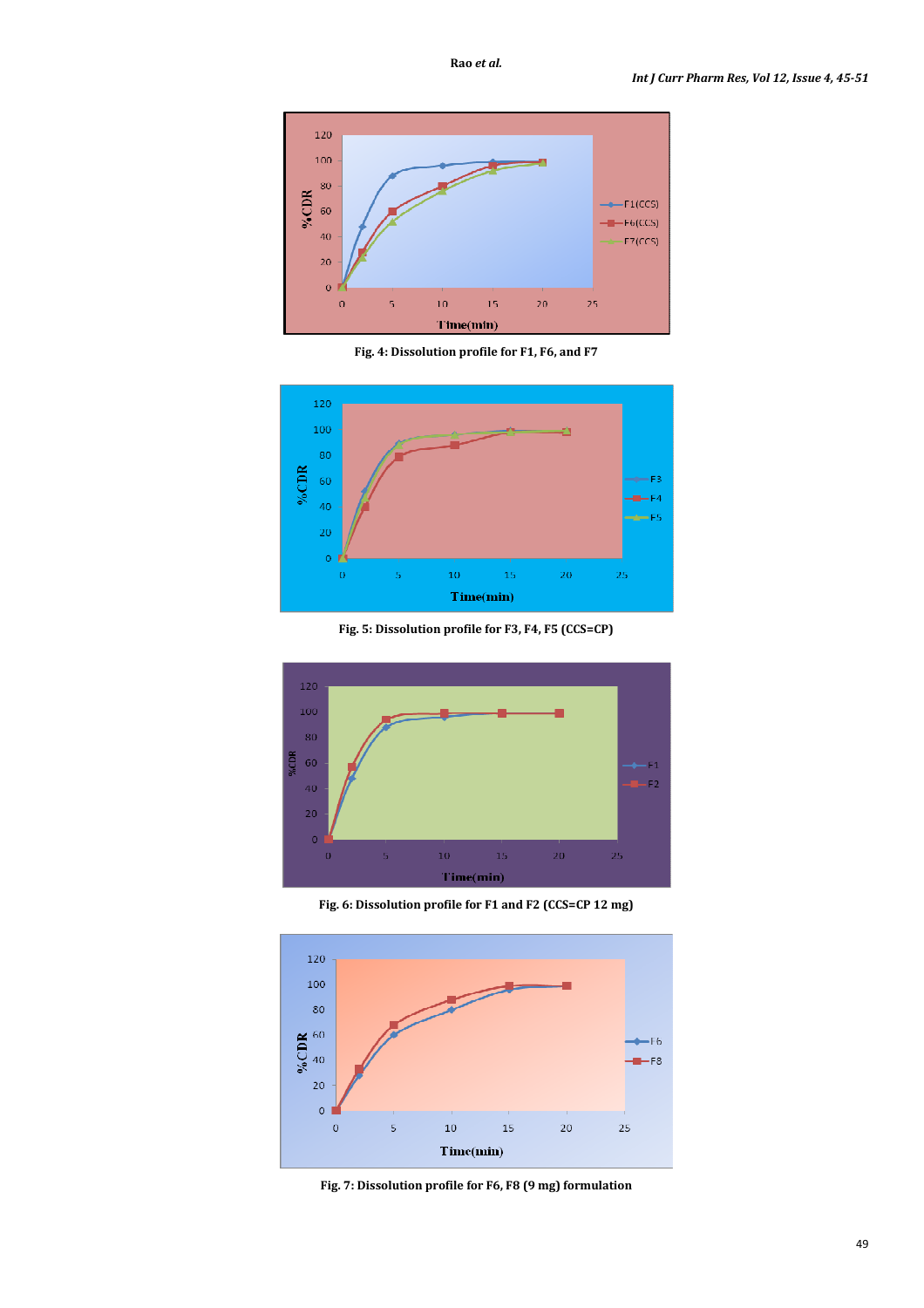

**Fig. 8: Dissolution profile for F7, F9 (6 mg) formulation** 

|  |  | Table 5: Dissolution efficiency <sub>10</sub> , T <sub>50%</sub> , T <sub>90%</sub> |  |  |
|--|--|-------------------------------------------------------------------------------------|--|--|
|--|--|-------------------------------------------------------------------------------------|--|--|

| <b>Formulations</b> | $DE_{10}$ | $T_{50\%}$ | $T_{90\%}$ |
|---------------------|-----------|------------|------------|
| F1                  | 71.2      | 3.34       | 13.17      |
| F <sub>2</sub>      | 76.6      | 2.195      | 12.688     |
| F <sub>3</sub>      | 72.6      | 2.998      | 13.075     |
| F4                  | 47        | 4.602      | 13.981     |
| F <sub>5</sub>      | 70.95     | 3.425      | 13.252     |
| F <sub>6</sub>      | 51        | 6.439      | 14.924     |
| F7                  | 48.8      | 7.196      | 15.598     |
| F <sub>8</sub>      | 57.45     | 5.338      | 14.116     |
| F <sub>9</sub>      | 52.4      | 6.152      | 14.651     |

# **Table 6: Correlation coefficient values of zero order and first order (R2)**

| <b>Formulations</b> | Zero order | <b>First order</b> |
|---------------------|------------|--------------------|
| F1                  | 0.624      | 0.997              |
| F <sub>2</sub>      | 0.5484     | 0.9876             |
| F3                  | 0.6045     | 0.9607             |
| F <sub>4</sub>      | 0.7128     | 0.9466             |
| F <sub>5</sub>      | 0.6248     | 0.9477             |
| F <sub>6</sub>      | 0.8599     | 0.9715             |
| F7                  | 0.9009     | 0.9834             |
| F <sub>8</sub>      | 0.7946     | 0.9978             |
| F9                  | 0.8385     | 0.9961             |

### **Dissolution efficiency**

The formulations F2, F3, F1 and F5 got good dissolution efficiency values compared to F8, F9, F6, F4, and F7. This indicated increased dissolution rate in F2, F3, F1 and F5 compared to F8, F9, F6, F4, F7 formulations, as shown in table 5.

The correlation coefficient values in the analysis of release data as per different kinetic models were also studied.

Zero-order Correlation coefficient  $(R^2)$  of all the formulations  $(F1 -$ F9) was found to be in the range from 0.624 to 0.8385 and first order Correlation coefficient  $(R^2)$  of all the formulations  $(F1-F9)$  is ranging from 0.997 to 0.9961. This indicated that all the formulations followed first-order release rate are shown in table 6.

# **CONCLUSION**

An attempt was done to develop orodispersible tablets of Donepezil hydrochloride with an objective to improve bioavailability. FTIR spectra revealed that, superdisintegrants and excipients used were compatible with drug. The formulated tablets showed compliances for various physiochemical parameters viz. hardness, friability, weight variation, content uniformity and disintegration.

*In vitro* disintegration and wetting, studies indicated good results. Water absorption studies also indicated good absorptive in all formulation. *in vitro* release studies of drug for all the formulations revealed that 99% of the drug was released from the formulations within ten minutes. Formulation F2 showed faster drug released. The wet granulation technique may be utilized in preparing orodispersable tablets. Hence the overall objective of the investigation was fulfilled.

# **ACKNOWLEDGEMENT**

The authors are thankful to Dr. L. Rathaiah, Chairman of Vignan Group of Institutions for providing necessary facilities to carry out the above research work.

# **AUTHORS CONTRIBUTIONS**

All the authors have contributed equally.

# **CONFLICT OF INTERESTS**

Declare none

### **REFERENCES**

- 1. Seager H. Drug delivery products and the Zydis fast-dissolving dosage forms. J Pharm Pharmacol 1998;50:375–82.
- 2. Chang RK, Guo X, Burnside BA, Cough RA. Fast dissolving tablets. PharmTech 2000;24:52–8.